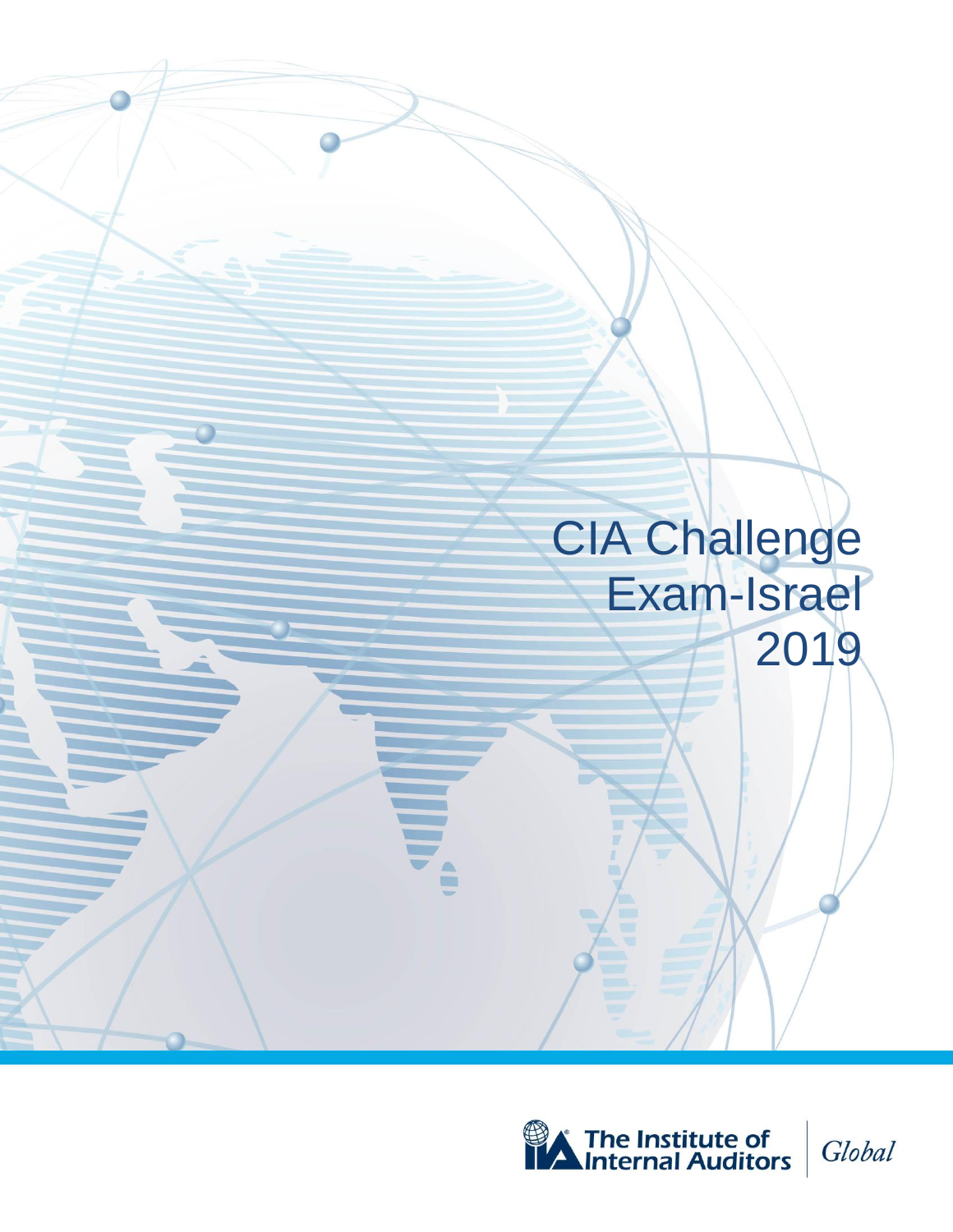# Contents

| 8. Apply, Register, Schedule - Now through 18 April, 2019  5 |  |
|--------------------------------------------------------------|--|
|                                                              |  |
|                                                              |  |
|                                                              |  |
| 12. Continued Professional Education Requirements            |  |
|                                                              |  |

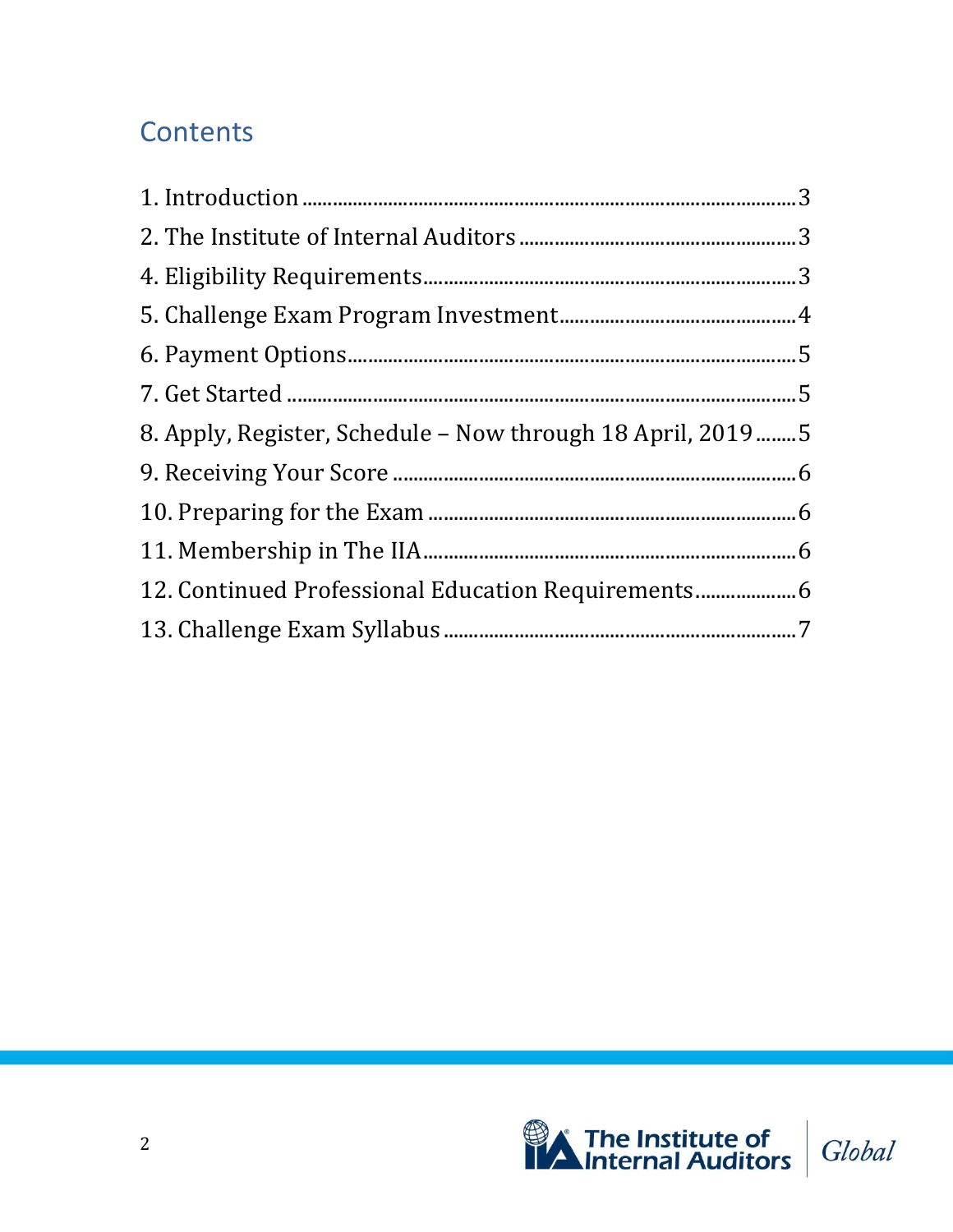## <span id="page-2-0"></span>1. Introduction

Congratulations on beginning your journey toward joining over 157,000 Certified Internal Auditors® (CIA®) worldwide. The CIAis the premier global certification for those involved with the internal audit profession, no matter industry or region. It provides recognition and status among peers and principal stakeholders, and identifies individuals as committed and competent internal audit professionals.

This handbook provides program details from application through exam scheduling. Take time to read this guide carefully as it provides hyperlinks and details to assist you during the process.

#### <span id="page-2-1"></span>2. The Institute of Internal Auditors

2.1 The CIA Challenge Exam is offered by The Institute of Internal Auditors (IIA) in partnership with the Institute of Certified Public Accountants in Israel. The IIA is the acknowledged leader worldwide of the internal audit profession and serves as the global voice, recognized authority, chief advocate, and principal educator, with more than 185,000 members in 170 countries around the world.

#### 3. The CIA Challenge Exam

3.1 The CIA Challenge Exam will allow qualified members of the Institute of Certified Public Accountants in Israel who currently work in internal audit or plan to work in internal audit, the opportunity to earn the CIA through an expedited route by demonstrating competency in those areas not already covered in the CPA exams. The Challenge Exam provides a tremendous opportunity for members of the Institute of Certified Public Accountants in Israel:

- a. Ability to demonstrate their insights and capabilities relating to internal auditing as a distinctive area of expertise.
- b. Access to the globally recognized certification for the professional practice of internal auditing through a single exam customized to reflect knowledge, skills, and abilities already held and demonstrated.
- c. Professional recognition, job enhancement, and career progress.

#### <span id="page-2-2"></span>4. Eligibility Requirements

4.1 Eligible candidates MUST be current members of the Institute of Certified Public Accountants in Israel. Former members or students are NOT eligible. Your Institute of Certified Public Accountants in Israel membership status requires review and approval by the Institute of Certified Public Accountants in Israel to be considered eligible to sit for the exam. If it is determined during the validation process that you do not meet the eligibility requirements, your application will be denied. NO REFUNDS, in part or whole, will be provided.

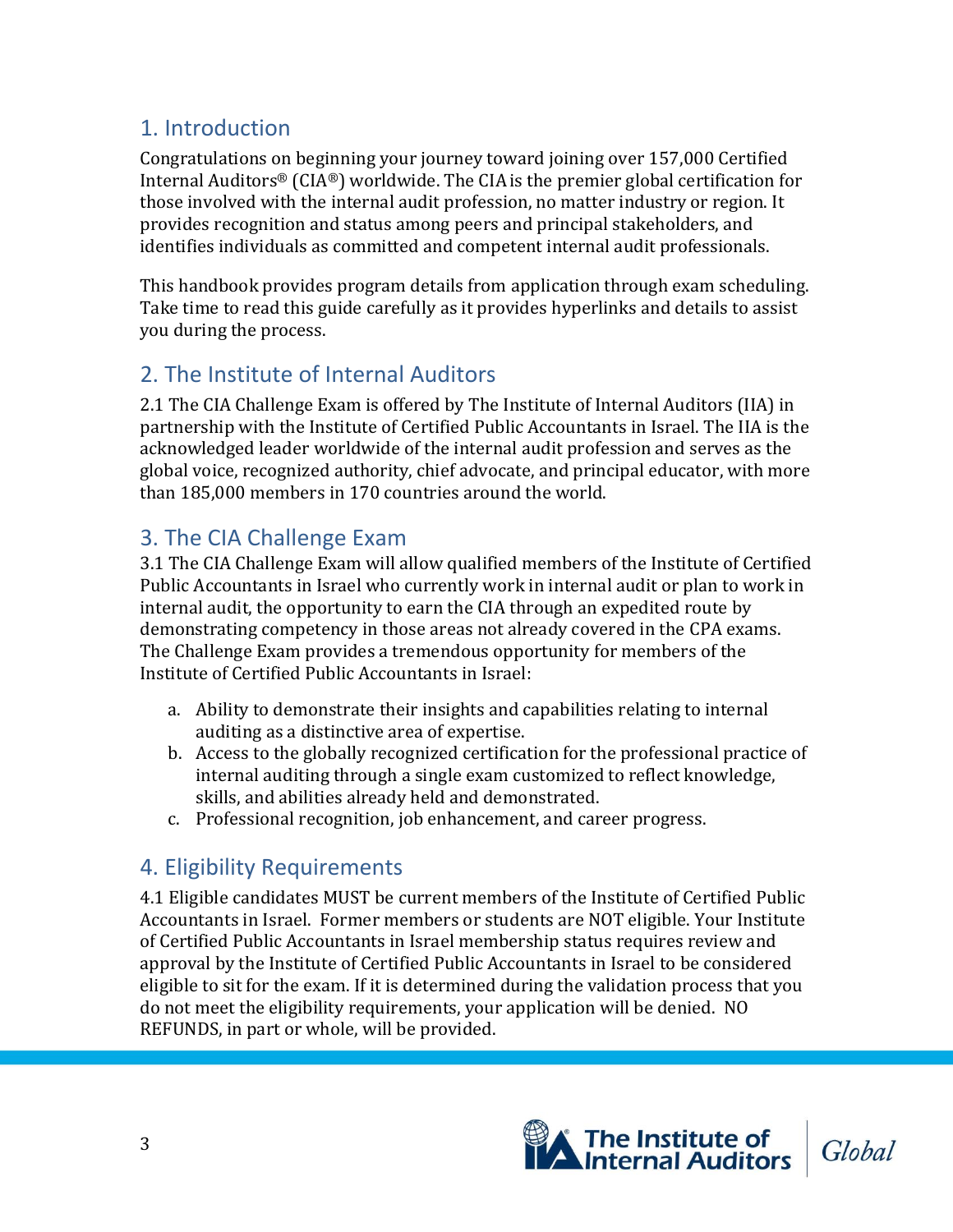4.2 Challenge Exam candidates who are already approved into the CIA program (including those that have already completed one or more parts of the CIA exam) will be permitted to apply under the following conditions:

- The candidate must notify The IIA by submitting an incident in their CCMS record indicating that they want to participate in the Challenge Exam. Please put the words "Admin Request" in the subject line to expedite processing;
- No refunds of any kind (in part or whole) will be issued for any prior payments (this is due to expenses that have already been incurred in the prior program attempt);
- The candidate will retain credit for all previously passed examination parts;
- Candidate will pay FULL PRICE for the Challenge Exam program.

It will take approximately 48 to 72 hours to process the request to allow access to the Challenge Exam application. If a candidate fails the Challenge Exam, the candidate will have four (4) years (from the date of Challenge Exam application approval) to complete all CIA exam parts to obtain certification.

## <span id="page-3-0"></span>5. Challenge Exam Program Investment

5.1 The Challenge Exam bundle is \$1,500 USD for non IIA members and \$1,300 USD for candidates who are already a member of The IIA, and includes the following components:

- a. CIA exam application fee;
- b. CIA exam registration fees;
- c. CIA Challenge Exam Study Guide in downloadable e-book;
- d. Membership in The IIA\* (if a candidate does not currently hold IIA membership).

#### *\*Additional documentation may be required by local IIA Affiliate to process membership.*

Candidates may choose to take the exam through the standard three-part exam process if they wish to only pay for exam application and registration fees.

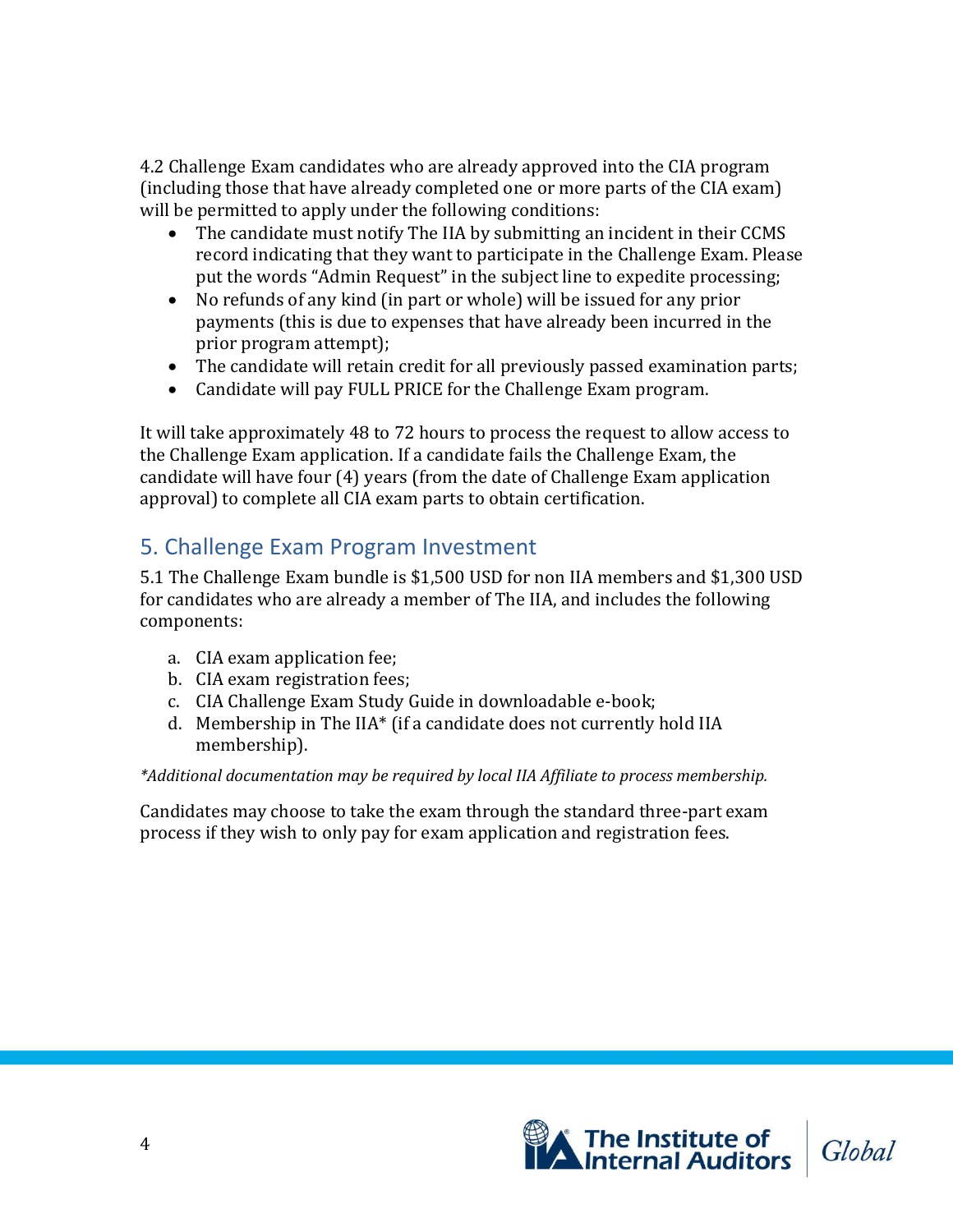### <span id="page-4-0"></span>6. Payment Options

6.1 Challenge Exam candidates have the option of paying by credit card, wire transfer or with a check. All payments must be made in US dollars. If paying by wire transfer, please add a \$15.00 USD wire fee and include your candidate ID number. Send an e-mail to [wirepayments@theiia.org](mailto:wirepayments@theiia.org) with the date of the wire, wire transfer amount, and invoice number. Candidates paying by check or wire transfer will not receive access to study materials until all funds are received at The IIA. For additional payment information, visit The IIA's [Payment Options](https://global.theiia.org/about/about-the-iia/Pages/Payment-Options.aspx) web page.

#### <span id="page-4-1"></span>7. Get Started

7.1 To apply for the CIA Challenge exam, you must have a profile in The IIA's Certification Candidate Management System [\(CCMS\)](https://i7lp.integral7.com/durango/do/login?ownername=iia&channel=iia&basechannel=integral7). If you already have a profile, do not create a new one. If you do not remember your IIA member/customer username or password, contact [CustomerRelations@theiia.org](mailto:CustomerRelations@theiia.org) or call +1-407-937 1111. If you do not have a profile in CCMS, create your profile by clicking [here.](https://i7lp.integral7.com/durango/do/login?ownername=iia&channel=iia&basechannel=integral7)

## <span id="page-4-2"></span>8. Apply, Register, Schedule – Now through 18 April, 2019

**8.1 Apply** - Access your profile in [CCMS,](https://i7lp.integral7.com/durango/do/login?ownername=iia&channel=iia&basechannel=integral7) navigate to the "Complete a Form" tab and select and complete the CIA Challenge Exam application form. Along with your application and payment, you will be required to submit a **[Character Reference](https://global.theiia.org/certification/Public%20Documents/Character_Reference_Form.pdf)  [Form](https://global.theiia.org/certification/Public%20Documents/Character_Reference_Form.pdf)** and government-issued photo identification via the **[Document Upload](https://global.theiia.org/certification/new/Pages/Certification-Document-Upload.aspx)  [Portal](https://global.theiia.org/certification/new/Pages/Certification-Document-Upload.aspx)**. Photo identification must be a copy of your official current passport or national identity card and the photo must be clearly legible. Expired documents will not be accepted.

**8.2 Register** - Once approved for the Challenge Exam, you will be required to register for the exam through your candidate profile in [CCMS.](https://i7lp.integral7.com/durango/do/login?ownername=iia&channel=iia&basechannel=integral7) Navigate to the "Complete a Form" tab and select and complete the CIA Challenge Exam registration form.

**8.3 Schedule to Sit for the Exam** - The Challenge Exam is only available through computer based testing from 1 June – 30 June. You must schedule your exam as soon as you receive registration confirmation, as test centers fill up quickly. Your registration confirmation will include instructions and links to schedule to sit for your exam at select [Pearson VUE](https://home.pearsonvue.com/iia) test centers in your region**. If you need to change your exam appointment, contact Pearson VUE directly at 1-80-9453796 (local office).**

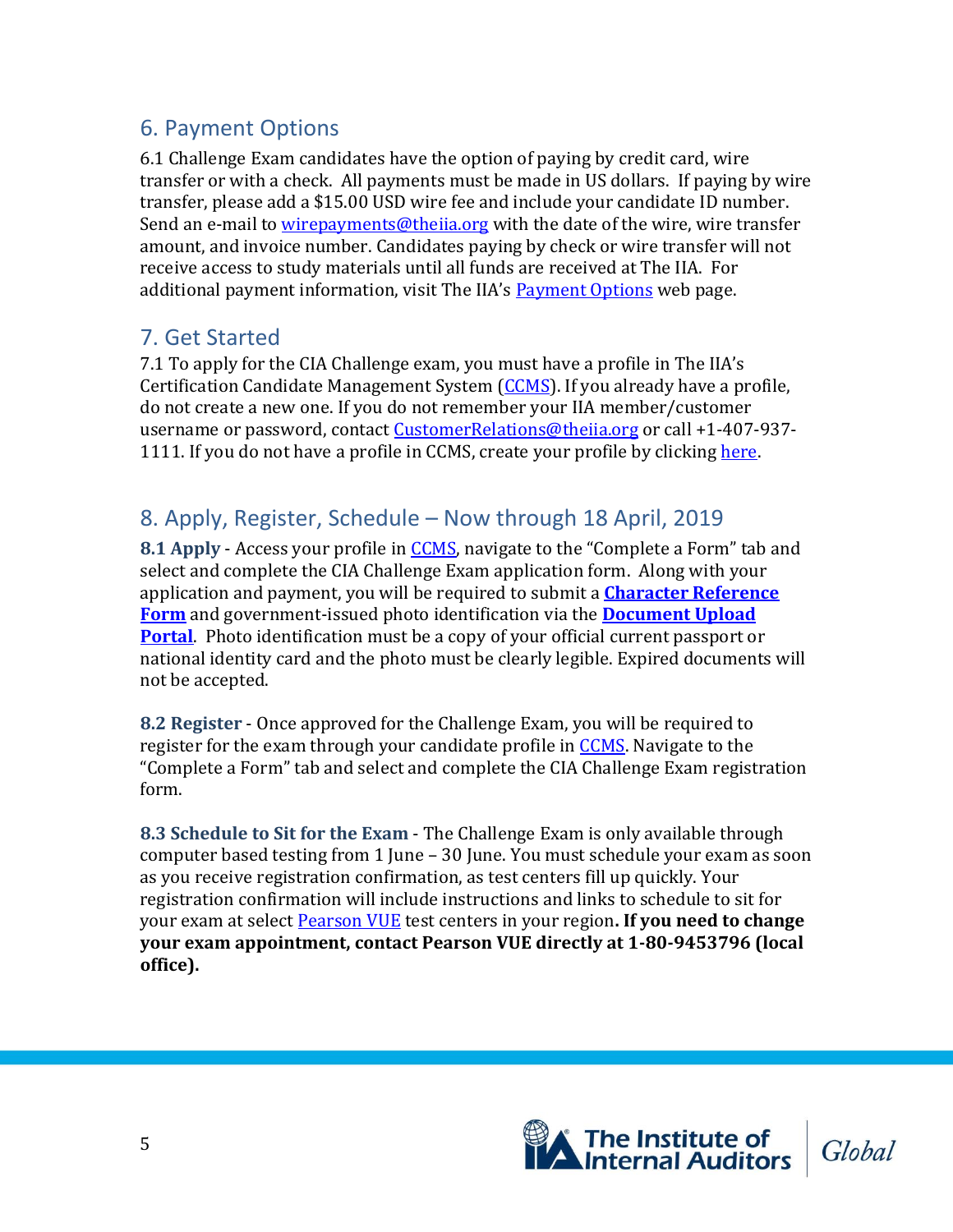#### <span id="page-5-0"></span>9. Receiving Your Score

9.1 Each exam question contributes to your score has been pretested to ensure statistical validity. Your raw score is calculated based on the number of questions answered correctly and is converted to a reporting scale ranging from 250 to 750 points. A score of 600 or higher is required to pass; however, if you passed the exam, your score report will indicate just that — no numeric score will be reported.

#### <span id="page-5-1"></span>10. Preparing for the Exam

10.1 The CIA Challenge Exam contains 150 multiple choice questions. Candidates will have three (3) hours to complete the exam and are allowed only one (1) attempt pass the exam. As part of the exam bundle, candidates will receive the Challenge Exam Study Guide in a downloadable e-book format that includes only the subject content in the Challenge Exam. You will receive an email with a link and instructions to download the e-book and begin your studies. Candidates will also receive information to access the *International Professional Practices Framework*  (IPPF) and *Standards*.

Review materials are in English only will be available for download until 15 June 2019.

#### <span id="page-5-2"></span>11. Membership in The IIA

11.1 If you are not a current member of The IIA, membership of at least 12 months is included and will begin approximately 30 to 60 days after approval of your Challenge Exam application. Additional documentation may be required by local Institute to process membership.

#### <span id="page-5-3"></span>12. Continued Professional Education Requirements

12.1 The Continued Professional Education (CPE) reporting requirements are the same for all Certified Internal Auditors. CPE requirements may be found in The IIA's [CPE Policy.](https://global.theiia.org/certification/Public%20Documents/CPE-Policy.pdf) Challenge Exam candidates who successfully pass the exam are required to report CPE by 31 December 2021.

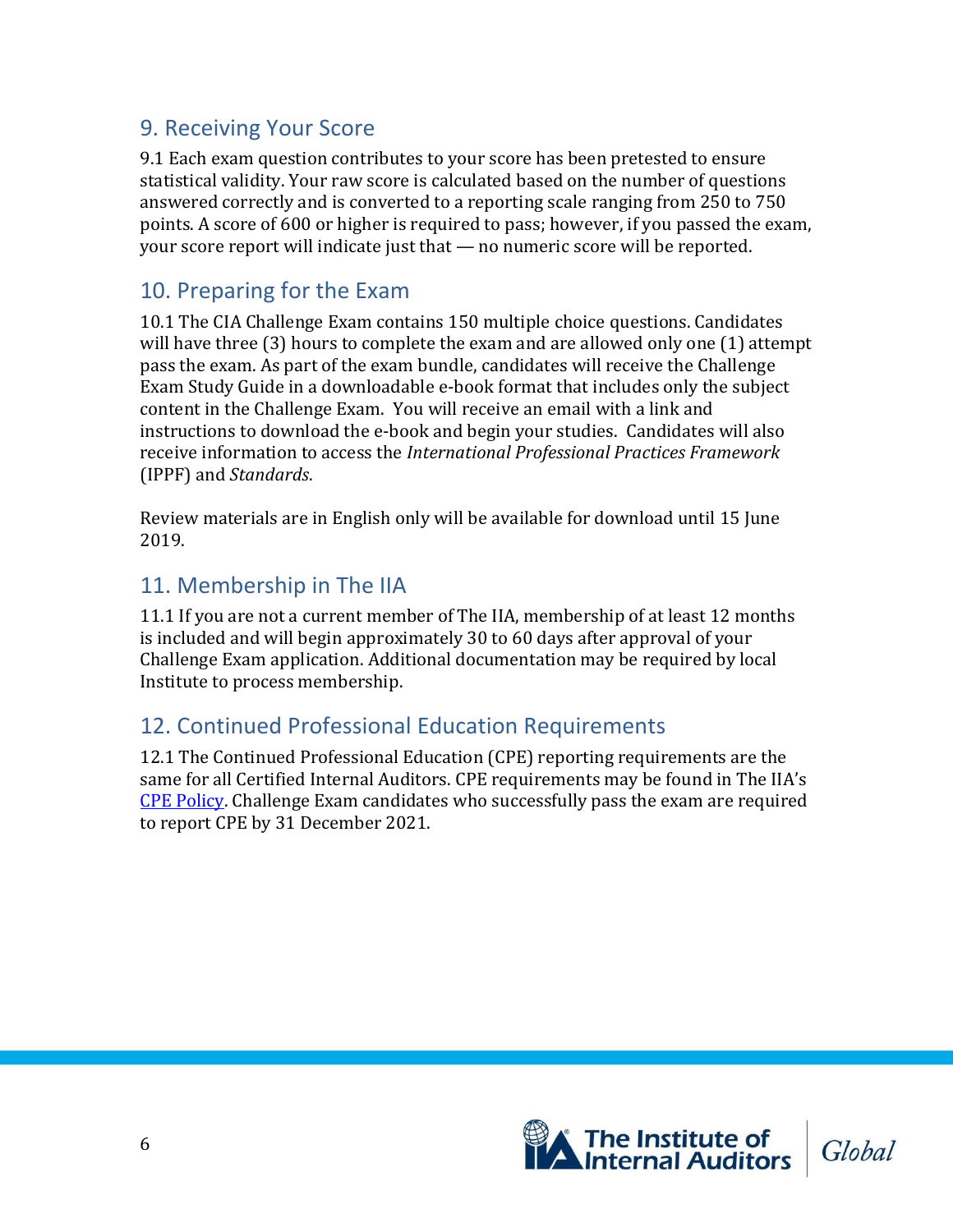## <span id="page-6-0"></span>13. Challenge Exam Syllabus

All exam topics are tested at proficiency level unless otherwise indicated.

|                                                                                   | From CIA Part One (40-50%)                                                                                                     | Required<br><b>Level</b> |
|-----------------------------------------------------------------------------------|--------------------------------------------------------------------------------------------------------------------------------|--------------------------|
|                                                                                   | <b>I. Mandatory Guidance</b>                                                                                                   | Proficiency              |
|                                                                                   | A. Definition of Internal Auditing                                                                                             |                          |
|                                                                                   | 1. Define purpose, authority, and responsibility of the internal audit activity                                                |                          |
|                                                                                   | <b>B. Code of Ethics</b>                                                                                                       |                          |
|                                                                                   | 1. Abide by and promote compliance with The IIA Code of Ethics                                                                 |                          |
|                                                                                   | <b>C. International Standards</b>                                                                                              |                          |
|                                                                                   | 1. Comply with The IIA's Attribute Standards                                                                                   |                          |
|                                                                                   | 2. Maintain independence and objectivity                                                                                       |                          |
|                                                                                   | 3. Determine if the required knowledge, skills, and competencies are available                                                 |                          |
|                                                                                   | 4. Develop and/or procure necessary knowledge, skills and competencies collectively<br>required by the internal audit activity |                          |
|                                                                                   | 5. Exercise due professional care                                                                                              |                          |
|                                                                                   | 6. Promote continuing professional development                                                                                 |                          |
|                                                                                   | 7. Promote quality assurance and improvement of the internal audit activity                                                    |                          |
|                                                                                   | II. Internal Control / Risk                                                                                                    | Awareness                |
|                                                                                   | A. Types of Controls (e.g., preventive, detective, input, output, etc.)                                                        |                          |
|                                                                                   | <b>B. Management Control Techniques</b>                                                                                        |                          |
|                                                                                   | C. Internal Control Framework Characteristics and Use (e.g., COSO, Cadbury)                                                    |                          |
|                                                                                   | 1. Develop and implement an organization-wide risk and control framework                                                       |                          |
|                                                                                   | <b>D. Alternative Control Frameworks</b>                                                                                       |                          |
| III. Conducting Internal Audit Engagements - Audit Tools and<br><b>Techniques</b> |                                                                                                                                | Proficiency              |
|                                                                                   | E. Process Mapping, Including Flowcharting                                                                                     |                          |

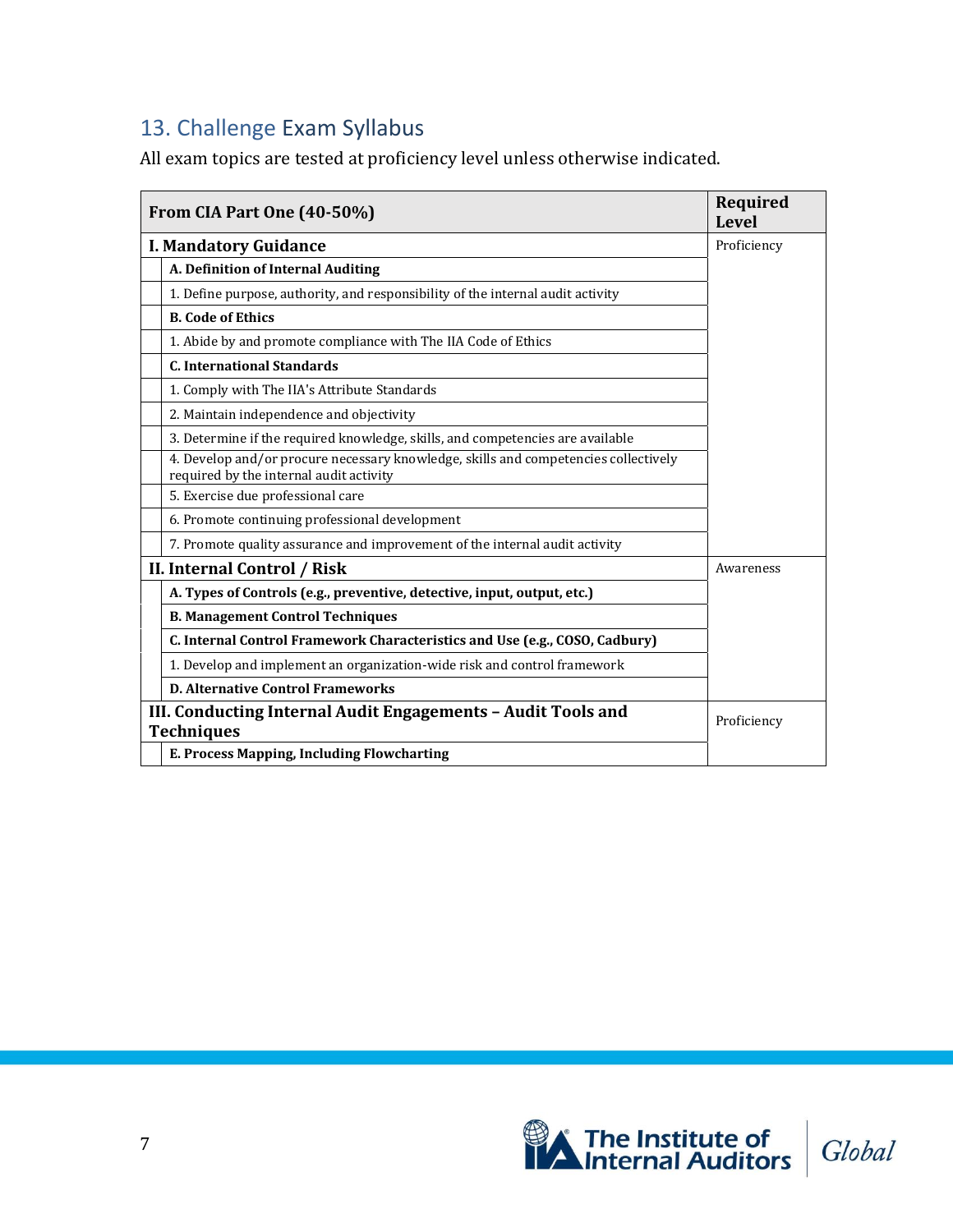| From CIA Part Two (35-45%)                                                                                                                                         | <b>Required</b><br><b>Level</b> |
|--------------------------------------------------------------------------------------------------------------------------------------------------------------------|---------------------------------|
| I. Managing the Internal Audit Function                                                                                                                            |                                 |
| A. Strategic Role of Internal Audit                                                                                                                                | Proficiency                     |
| 1. Initiate, manage, be a change catalyst, and cope with change                                                                                                    |                                 |
| 2. Build and maintain networking with other organization executives and the audit committee                                                                        |                                 |
| 3. Organize and lead a team in mapping, analysis, and business process improvement                                                                                 |                                 |
| 4. Assess and foster the ethical climate of the board and management                                                                                               |                                 |
| 5. Educate senior management and the board on best practices in governance, risk<br>management, control, and compliance                                            |                                 |
| 6. Communicate internal audit key performance indicators to senior management and the<br>board on a regular basis                                                  |                                 |
| 7. Coordinate IA efforts with external auditor, regulatory oversight bodies and other internal<br>assurance functions                                              |                                 |
| 8. Assess the adequacy of the performance measurement system, achievement of corporate<br>objective                                                                | Awareness                       |
| <b>B. Operational Role of IA</b>                                                                                                                                   | Proficiency                     |
| 1. Formulate policies and procedures for the planning, organizing, directing, and monitoring of<br>internal audit operations                                       |                                 |
| 2. Review the role of the internal audit function within the risk management framework                                                                             |                                 |
| 3. Direct administrative activities (e.g., budgeting, human resources) of the internal audit<br>department                                                         |                                 |
| 4. Interview candidates for internal audit positions                                                                                                               |                                 |
| 5. Report on the effectiveness of corporate risk management processes to senior management<br>and the board                                                        |                                 |
| 6. Report on the effectiveness of the internal control and risk management frameworks                                                                              |                                 |
| 7. Maintain effective Quality Assurance Improvement Program                                                                                                        |                                 |
| C. Establish Risk-Based IA Plan                                                                                                                                    | Proficiency                     |
| 1. Use market, product, and industry knowledge to identify new internal audit engagement<br>opportunities                                                          |                                 |
| 2. Use a risk framework to identify sources of potential engagements (e.g., audit universe, audit<br>cycle requirements, management requests, regulatory mandates) |                                 |
| 3. Establish a framework for assessing risk                                                                                                                        |                                 |
| 4. Rank and validate risk priorities to prioritize engagements in the audit plan                                                                                   |                                 |
| 5. Identify internal audit resource requirements for annual IA plan                                                                                                |                                 |
| 6. Communicate areas of significant risk and obtain approval from the board for the annual<br>engagement plan                                                      |                                 |
| 7. Types of engagements, assurance, compliance and consulting engagements                                                                                          |                                 |